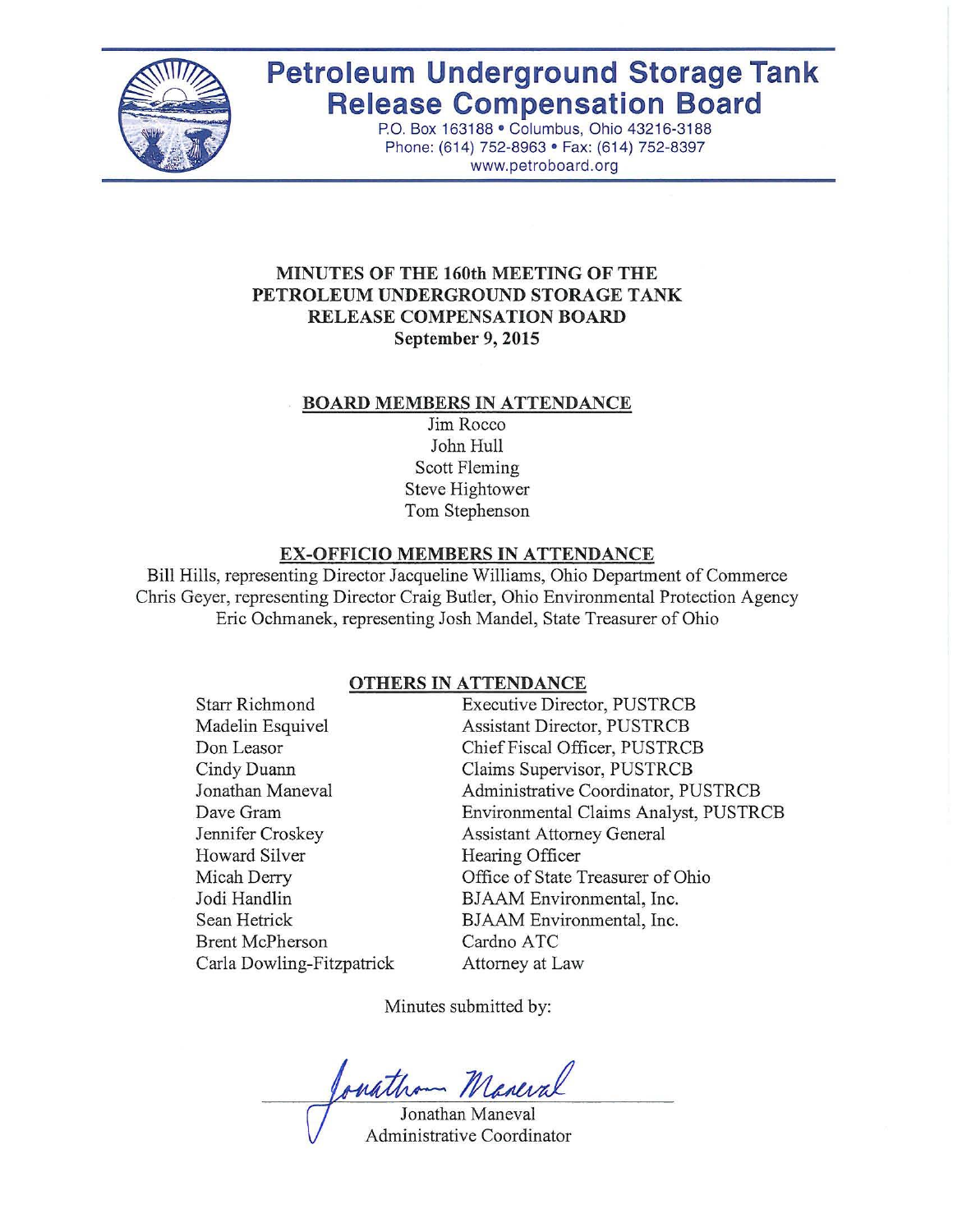#### **Call to Order:**

Chairman Rocco convened the one hundred sixtieth meeting of the Petroleum Underground Storage Tank Release Compensation Board on Wednesday, September 9, 2015.

The following members were in attendance: Jim Rocco; John Hull; Scott Fleming; Steve Hightower; Tom Stephenson; Bill Hills, representing Director Jacqueline Williams, Ohio Department of Commerce; Chris Geyer, representing Director Craig Butler, Ohio Environmental Protection Agency; and Eric Ochmanek, representing Josh Mandel, State Treasurer of Ohio.

The following members were not present: Don Bryant and Cheryl Hilvert.

Chairman Rocco introduced Jennifer Croskey, who has been assigned to work as the Board's Assistant Attorney General, following the retirement of the Board's former Assistant Attorney General, Carla Dowling-Fitzpatrick.

Chairman Rocco announced that Don Bryant, Cheryl Hilvert and Tom Stephenson had been reappointed by Governor Kasich, and pointed out that Mr. Bryant and Ms. Hilvert were unable to attend the meeting.

## **Minutes:**

Chairman Rocco asked if there were any comments or questions regarding the minutes from the June 10, 2015 Board meeting, and there were none. Vice-Chairman Hull moved to approve the minutes. Mr. Stephenson seconded. A vote was taken and all members voted in the affirmative. The minutes were approved as presented.

#### **Election of Officers and Committee Member Appointments:**

Chairman Rocco requested motions from the floor for the nomination of officers for the upcoming year. Mr. Geyer made a motion to re-elect both Chairman Rocco and Vice-Chairman Hull to their respective offices. Mr. Hightower seconded.

Chairman Rocco asked if there was any discussion or any other nominations, and there were none. He stated there is a motion on the floor to re-elect Mr. Rocco as Chairman and Mr. Hull as Vice Chairman. A vote was taken and all members voted in the affirmative. The motion passed.

#### *Rules and Finance Committee Appointments*

Chairman Rocco stated that the Chairman and Vice Chairman serve on both the Rules and Finance Committees. Chairman Rocco then appointed Mr. Fleming, Ms. Hilvert and the designee from the Ohio EPA to serve on the Rules Committee. He appointed Mr. Stephenson, Mr. Bryant and the designee from the State Treasurer's Office to serve on the Finance Committee.

#### *2016 Meeting Dates*

Chairman Rocco set the following 2016 meeting dates: January 13, February 10 (tentative), March 16, June 8, September 7 and November 16. All meetings begin at 10:00 a.m.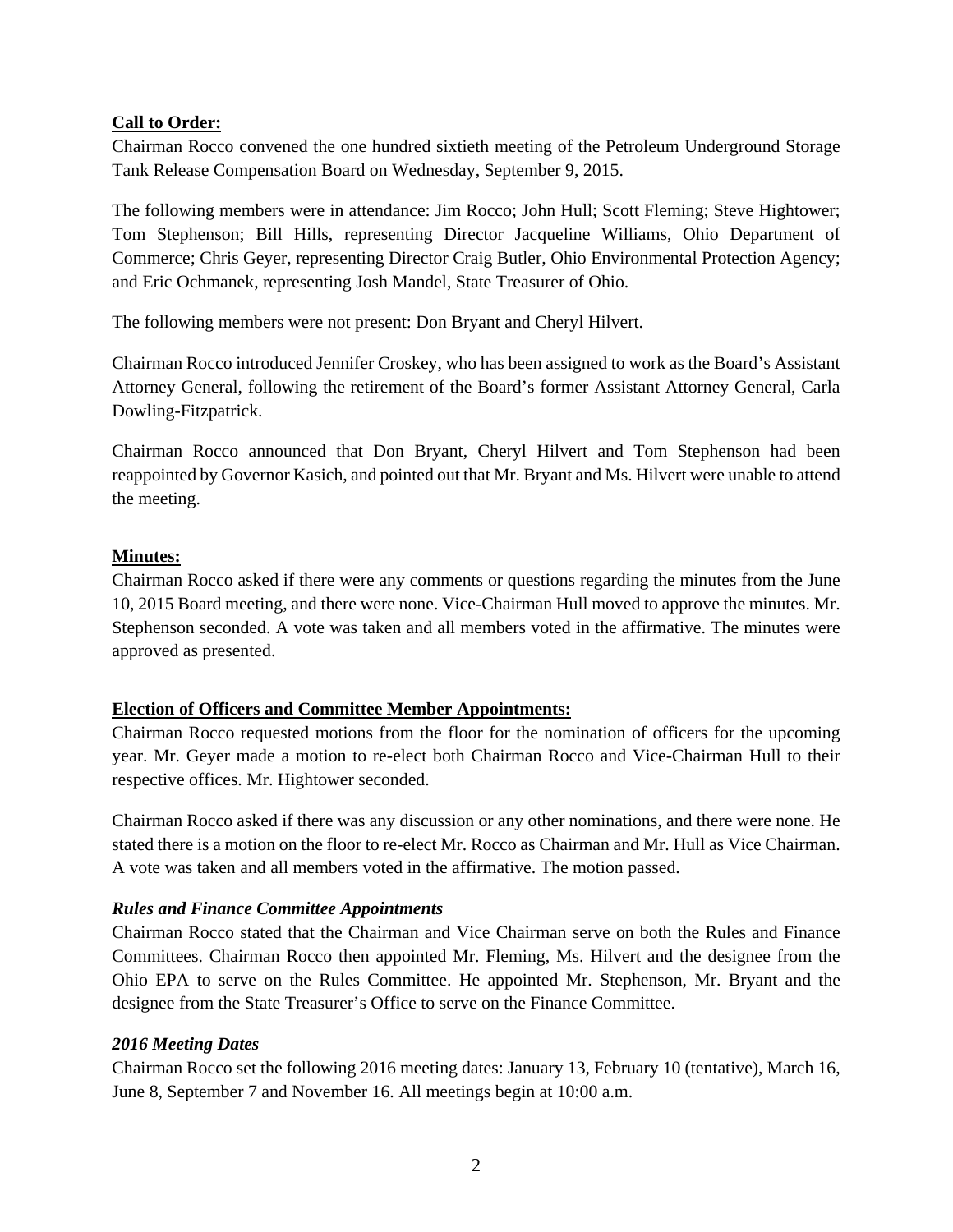## **BUSTR Report:**

Chairman Rocco called upon Bill Hills, Bureau Chief, to present the Bureau of Underground Storage Tank Regulations (BUSTR) report.

Mr. Hills reported the fiscal years 2016/2017 UST (underground storage tank) and LUST (leaking underground storage tank) grant applications had been submitted to the U.S. EPA Region 5 Office in Chicago for their review and approval. He said the grant applications reflected adjustments necessary to accommodate a 20% funding reduction to the UST grant and 10% funding increase to the LUST grant, which were required by the Region 5 Office. He noted that, over the last four years, grant funding has reduced from \$3.1 million to \$2.1 million. He explained that the funding reduction has resulted in four personnel positions being unfunded.

Mr. Hills said annual physicals had been completed for all BUSTR field inspector and environmental specialist personnel.

Mr. Hills reported that from August 11 through 13, 2015, BUSTR's Assistant Chief, the Release Prevention Supervisor and the Board's Executive Director attended the U.S. EPA Region 5 All-States meeting in Chicago. He said the conference included discussions concerning the new federal UST regulations that were released in June 2015.

Mr. Hills said on September 16 and October 14, 2015, OSHA (Occupational Safety & Health Administration) training sessions will be held for BUSTR employees in order to comply with the annual requirement.

Mr. Hills reported that BUSTR's staff and legal counsel are currently reviewing and evaluating the 2015 U.S. EPA UST Rule Revisions to identify any modifications that may be necessary to BUSTR's rules as a result of the changes to the UST regulations. He said following their initial review, any draft rule amendments will be made available to stakeholders for public comment. He noted that BUSTR's release prevention rules are subject to the five-year rule review in 2016, and the corrective action rules are subject to the five-year rule review in 2017.

Mr. Hills reported for the week ending August 22, 2015, there were 57 new inspections performed for a total of 5,949 inspections for the three-year inspection cycle ending June 30, 2016. He said that 18 NFAs (no further actions) were generated during this same time period for a total of 532 for the grant cycle ending September 30, 2015. He said since the origination of the BUSTR program, the number of NFAs issued is just under 29,000.

Mr. Hills stated that, as of August 22, 2015, there were 21,749 registered USTs and 3,674 owners of 7,389 registered facilities.

Chairman Rocco briefly discussed the revisions to the federal UST regulations and their effect on BUSTR's rules as well as the Board's rules. He pointed out that several deferred tanks, including airport hydrant systems, will become regulated under the new regulations. Vice-Chairman Hull questioned whether any regulations had been identified that have a retroactive component that should be considered by the Board. Chairman Rocco responded stating that there are no provisions in the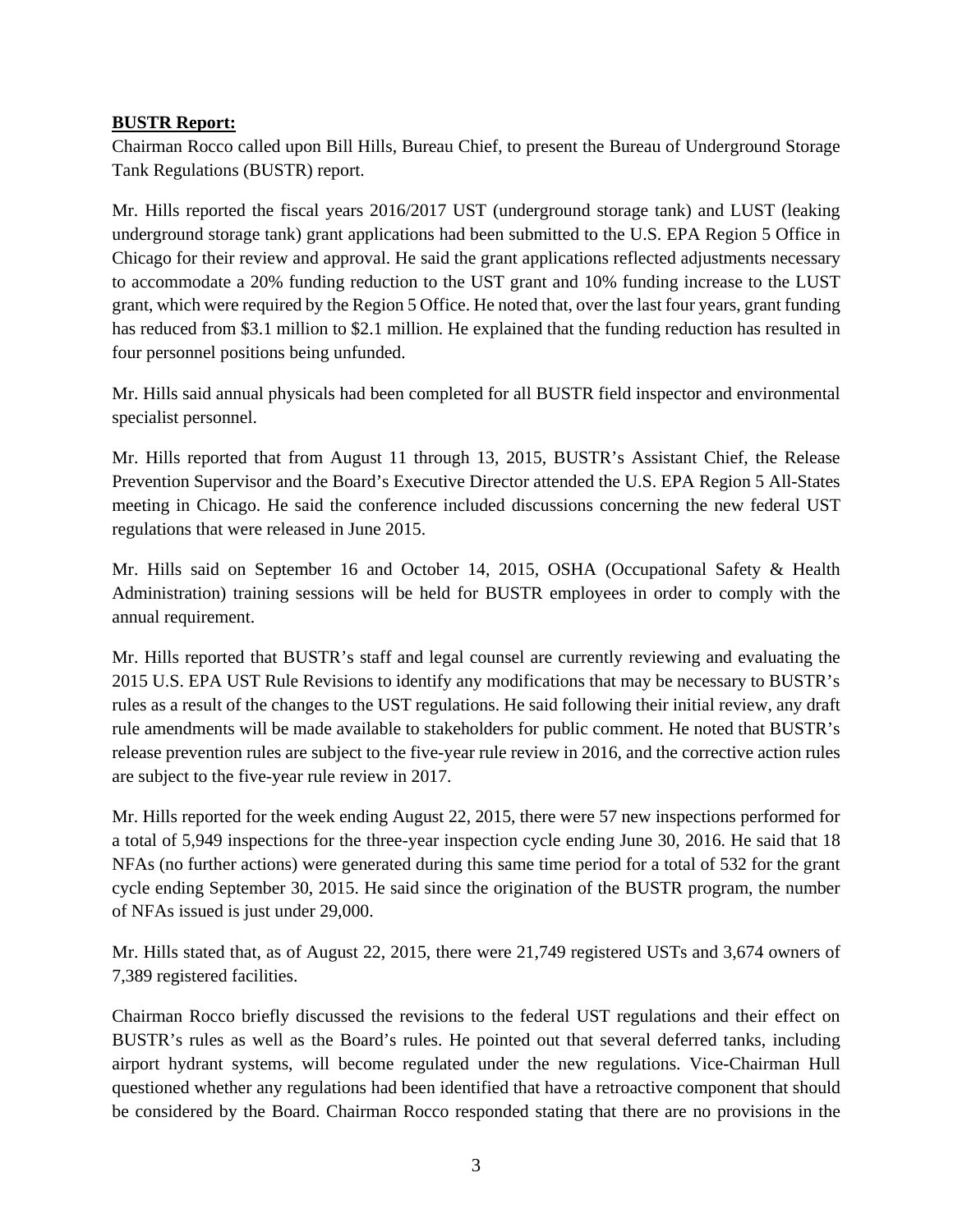federal rule that are effective prior to October 13, 2015. He said most of the federal rule's requirements will be implemented over a three-year time frame.

# **Financial Report:**

Chairman Rocco called upon Don Leasor, Chief Fiscal Officer, to present the financial reports.

# *Audit Update*

Mr. Leasor said the auditors are scheduled to begin their in-house portion of the audit the week of October 5th. He said the audited financial statements are due to the Auditor of State by December 31, 2015, and the goal is to have the audited financial statements presented at the November Board meeting in order to meet the December deadline.

# *May, June and July Financials*

Mr. Leasor said the May, June and July financials were emailed to each member. He asked if there were any questions or concerns regarding these reports, and there were none.

Mr. Leasor reported that, as of September 8, 2015, the unobligated account balance is a little over \$24.8 million. He said this amount includes \$16.8 million in STAR Ohio and the \$8 million invested in US treasuries and US agency callable bonds. He said the obligated account balance for the payment of claims is just under \$7.5 million.

Mr. Leasor said tank revenues would be discussed as part of his fee statement statistics report.

Mr. Leasor said the claims expense for July was approximately \$597,000, and to date, approximately \$1,512,000 had been paid for claims for fiscal year 2016.

Mr. Leasor said the operating expenses for July were approximately \$131,000. He pointed out that, as of July 31, temporary services expenses were 16.7% of the amount budgeted. He said this was due to the use of a temporary service employee to cover the duties of a full-time staff member who was on short-term disability leave during the month of July.

Mr. Leasor said all other expenses are where they should be at this time in the fiscal year.

# *Fee Statement Statistics*

Mr. Leasor said, as of September 8, 2015, the per-tank fees collected were approximately \$9.2 million, which represents 96% of the billed amount. He said between July 1, 2015 and September 8, 2015, approximately \$127,000 was collected for prior years' fees, net of refunds of \$11,850.

Mr. Leasor said for the 2015 program year, 15,700 tanks were billed at the standard deductible (\$55,000) per-tank fee and about 5,500 tanks were billed at the reduced deductible (\$11,000) per-tank fee. Mr. Leasor said, as of September 8, 2015, the fees have been paid at the standard deductible rate for just over 14,600 tanks and at the reduced deductible amount for about 5,600 tanks. He said fees for a total of 20,206 tanks have been paid by 3,152 owners. He said this compares to fees being paid for 20,236 tanks by 3,157 owners for the same period of time in the prior year.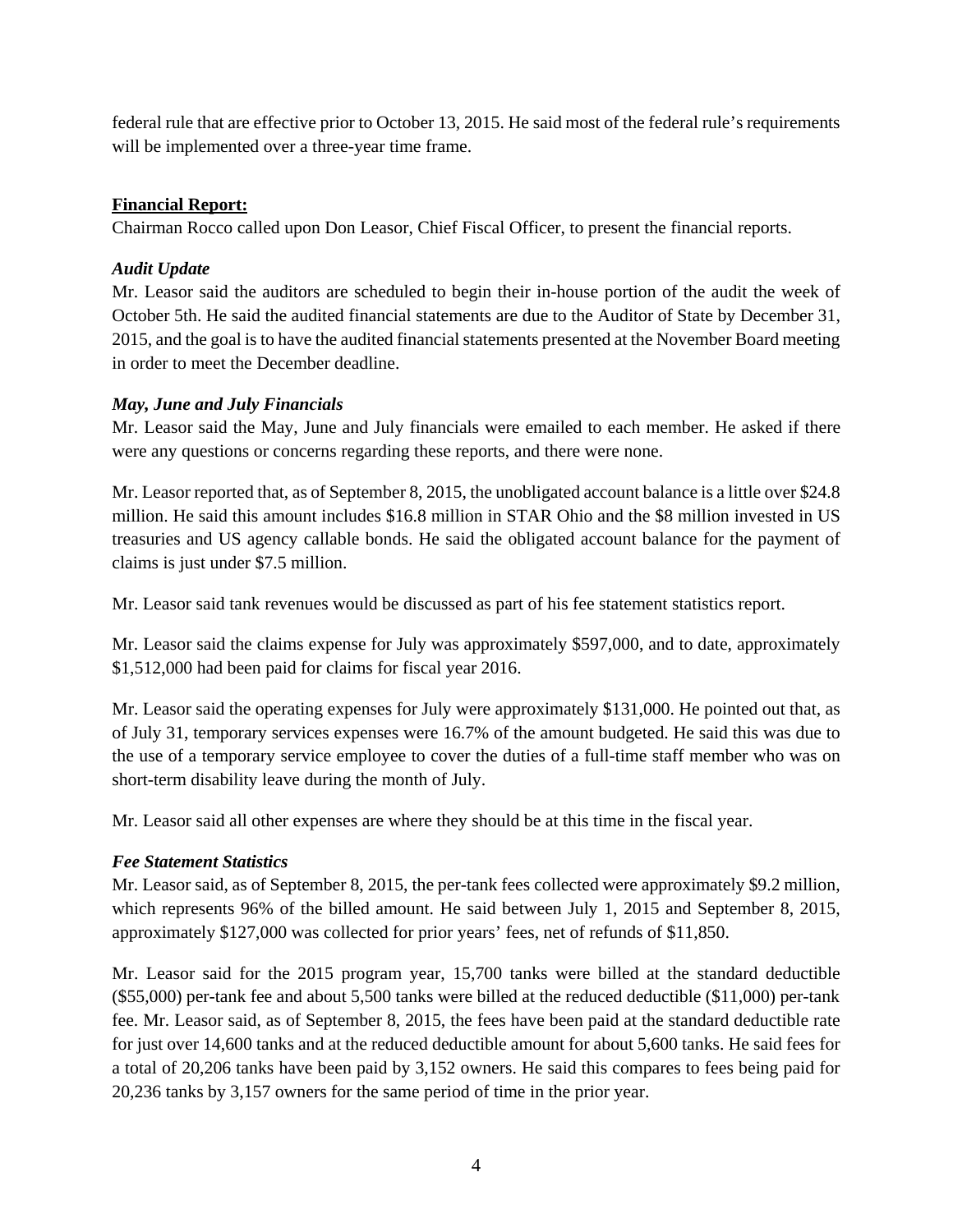Mr. Leasor said the \$9.3 million collected to date represents 98.6% of the \$9.5 million budgeted for the 2015 program year. He said so far for program year 2015, 99.3% of the fees have been received for the 20,350 tanks budgeted.

## **Compliance and Fee Assessment Report:**

Chairman Rocco called on Madelin Esquivel, Assistant Director, to present the compliance and fee assessment report.

Ms. Esquivel reported for program year 2014, the amount of refunds paid and the amount of refunds used to offset prior years' outstanding fees totaled \$220,149, which was 98% of the refund goal of \$225,000 that was set for the program year. She said, as of August 31, 2015, the amount of refunds paid plus the amount of refunds used to offset prior years' outstanding fees totaled \$17,500, which represents 8% of the \$225,000 refund goal set for the 2015 program year. She said the amount of refunds pending totals \$1,350,424.

Ms. Esquivel stated for program year 2014, after deducting the collection costs, a total of \$161,625 was collected by the Attorney General's Office and Special Counsel. She said, as of August 31, 2015, a net total of \$37,783 had been collected by the Attorney General's Office and Special Counsel for program year 2015.

Ms. Esquivel reported 340 accounts totaling \$1,086,440 were certified to the Attorney General's Office for collection during program year 2014. She said since July 1, 2015, no accounts had been certified to the Attorney General's Office for collection. She said she anticipates \$145,000 will be certified for collection at the end of the month.

Ms. Esquivel said eight Orders Pursuant to Law and one Determinations to Deny a Certificate of Coverage are under appeal. She said that all appeals are under review.

Ms. Esquivel said that two Ability to Pay Applications are pending review. The Ability to Pay program allows former UST owners experiencing financial difficulty to apply for and receive a determination of their ability to pay delinquent fees.

Ms. Esquivel reported that Applications for Certificates of Coverage were mailed to 3,418 owners for program year 2015. She said 2,847 Certificates of Coverage had been issued thus far for program year 2015. She said there are 306 Applications for Certificates of Coverage currently in process. She said the pending denial process will begin later in the month for the applications for which deficiencies were identified.

Ms. Esquivel stated that there are 63 uncashed refund checks that total \$49,407. She said there is \$11,500 in refunds pending for nine owners from whom more information has been requested.

# **Claims Report:**

Chairman Rocco called on Cindy Duann, Claims Supervisor, to present the claims report.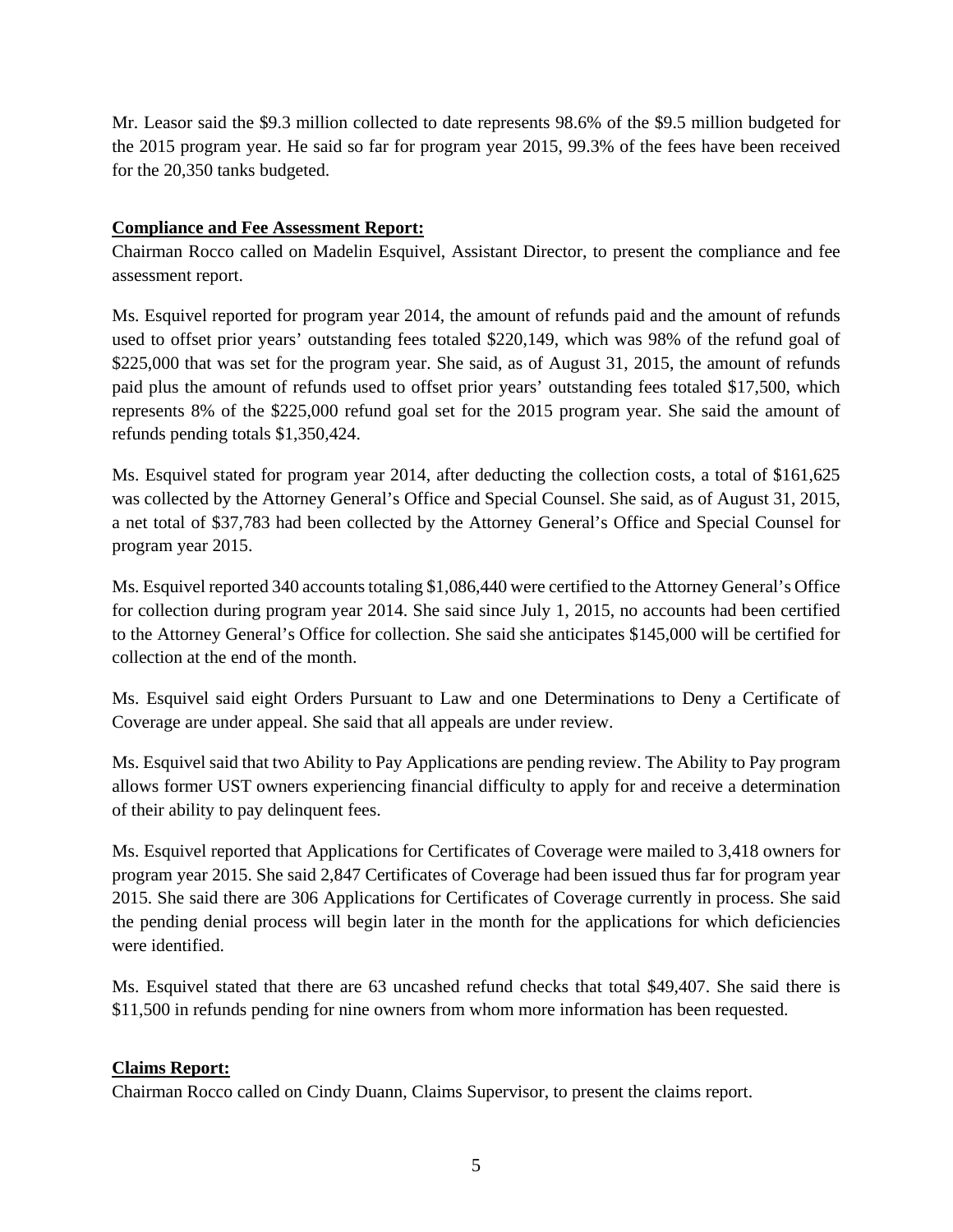Ms. Duann said, as of September 1, 2015, the total maximum liability of in-house open claims is \$29.7 million. She said using the historical claim payout ratio of 75%, the actual anticipated claim liability of unpaid in-house claims is about \$22 million.

Ms. Duann reported that, as of September 1, 2015, a total of 2,318 Fund eligible sites had received no further action status with an average cleanup cost of \$130,500 per site. She pointed out that 19% of these sites were cleaned up exclusively under BUSTR's risk based corrective action rules (RBCA rules) and had an average cleanup cost of just above \$72,000 per site. She noted that all corrective actions being performed at Fund eligible sites are currently undergoing cleanups using these RBCA rules.

Ms. Duann said, as of September 1, 2015, a total of 1,539 claims with a total face value above the deductible amount were pending review. She said in general, the number of claims pending review has been steadily decreasing. She reported that 16 claim settlement determinations were under appeal.

Ms. Duann reported that during the 2014 program year, 764 claim applications were received and 956 claims were either settled or closed. She said the claims staff were able to settle an average of 80 claims per month. She pointed out that this monthly average of claim settlements is likely the highest since the inception of the Fund. She said the total claim settlement offer was slightly above \$8 million with an average claim payout of 76.5% of the net value. She said the average per claim payout is just under \$9,000. Chairman Rocco thanked Ms. Duann and the claims staff for their hard work and congratulated them on being able to offer settlements of nearly \$8 million last year.

Ms. Duann said that in the months of July and August, 155 claims were received, and a total of 203 claims were settled or closed during these months.

Ms. Duann said that on average, claims are being reviewed and settled within 10 months; with the exception of the claims submitted by major oil companies related to subrogation litigation.

Chairman Rocco questioned whether the 1,539 claims pending review included claims submitted by major oil companies that are related to the ongoing subrogation litigation. Ms. Duann confirmed that it did. Chairman Rocco then asked how many claims are being held from processing as a result of the subrogation cases. Ms. Duann said the number of claims being held is significant, but she did not know the exact figure. She said this statistical data would be provided at the next Board meeting.

Ms. Duann said that during the 2014 program year, 80 eligibility applications were received and that 79 eligibility determinations were issued, of which 15 applications were denied for various reasons. She said in the month of July three eligibility applications were received and eight eligibility determinations were issued. She pointed out that in the month of August 2015, 14 eligibility applications were received. She anticipates the determinations for these applications to be issued later in the month. She said, as of September 1, 2015, four eligibility applications were under appeal.

Ms. Duann reported that during the 2014 program year, a total of 155 requests for cost pre-approval had been received, and 155 cost pre-approval notifications were issued. She said generally speaking, fewer requests for cost pre-approval were received in comparison to previous years. She said in July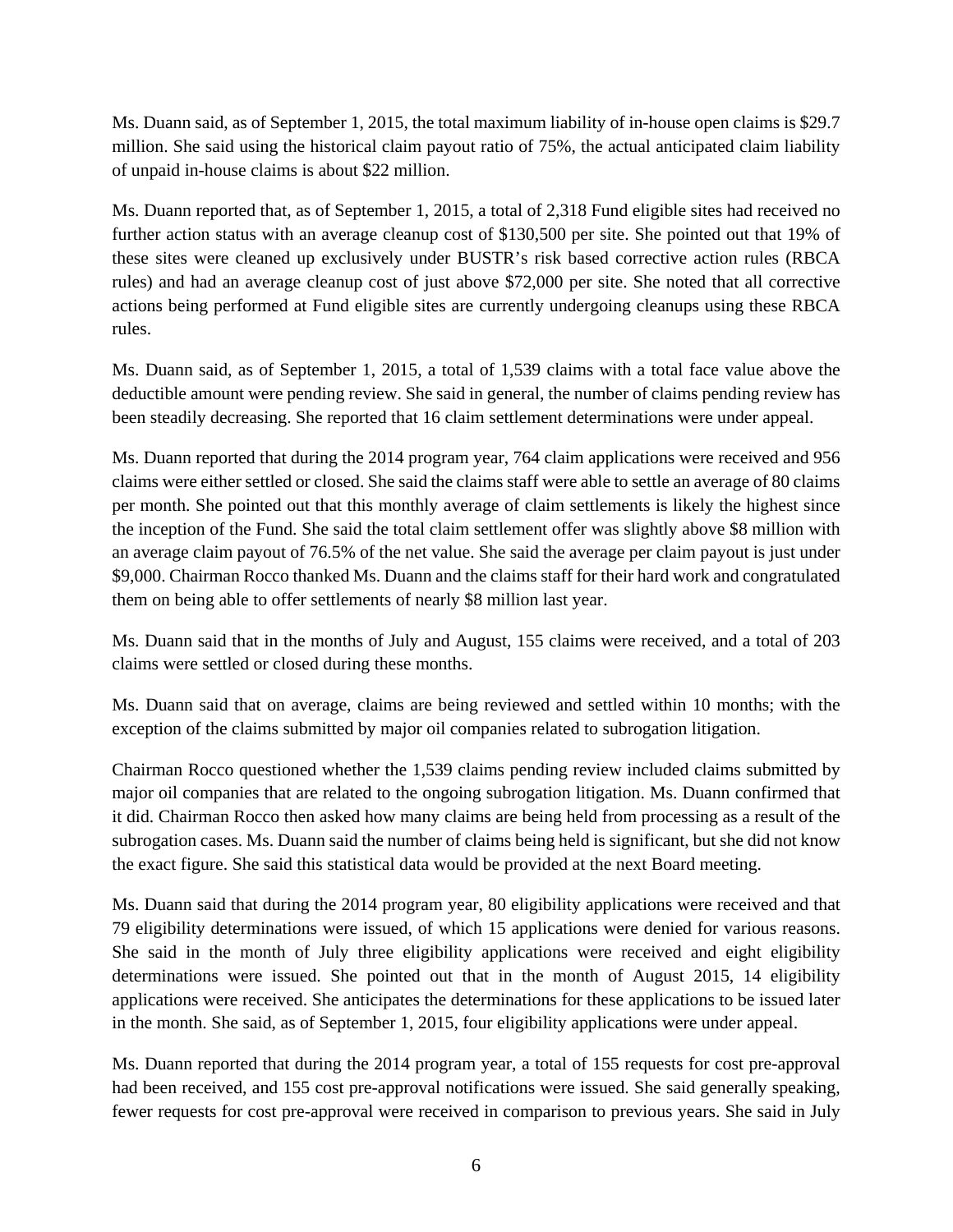and August, 25 requests for cost pre-approval had been received, and 24 cost pre-approval notifications were issued. She said, as of September 1, 2015, 39 requests for cost-pre-approval were pending review.

Vice-Chairman Hull asked whether the cost pre-approval process and the review of cost pre-approval requests has become any easier for the claims staff. Ms. Duann explained that the review itself remains much the same. She noted that since the Board amended the cost pre-approval rule to only require preapproval requests when the costs of certain corrective action program tasks are anticipated to exceed \$6,000, the number of requests has decreased. She said this has allowed for the staff to review more claims. Following a lengthy discussion concerning the pre-approval process, the Chairman and Vice-Chairman recommended an assessment of the cost pre-approval process be performed, in order to determine whether the program is still working effectively, and whether any changes should be made.

## **New Business:**

## *Administrative Appeal*

Chairman Rocco called upon Howard Silver, the Board's hearing officer, to present the Report and Recommendation regarding the appeal of the claim settlement determination issued to Prayosha Corp.

# **Claim # 20588-0001/03/10/10-A, Prayosha Corp. d/b/a Alexis and Bennett Mini Mart 429 West Alexis Road, Toledo, Ohio.**

Hearing Officer Silver said the case being presented to the Board involved an appeal filed by the Prayosha Corporation concerning a release that occurred in March of 2010.

Mr. Silver said that on March 10, 2010, Prayosha Corp. notified the Bureau of Underground Storage Tank Regulations (BUSTR) that gasoline product had been observed in four tank cavity observation wells, and petroleum vapors had also been detected in a nearby sewer system. He said that on March 11, 2010, BUSTR sent a letter explaining that this occurrence met the definition of a "suspected release" and that a Site Check Activity report was required to be prepared and submitted.

Mr. Silver said Prayosha Corp. hired an environmental service firm to perform the corrective action work required by BUSTR, and filed an Application for Financial Assurance Fund Eligibility in order to seek reimbursement for the corrective action costs. He said that on January 20, 2012, the Director of the Financial Assurance Fund issued an eligibility determination granting approval for Prayosha Corp. to file claims against the Fund.

Mr. Silver stated that within the eligibility determination, the Director notified Prayosha Corp. that a claim application must be submitted for the reimbursement of any costs associated with completed program tasks within 90 days of the date of the letter. He noted that 90 days from the date of the Director's letter was April 19, 2012, but the Director had granted Prayosha Corp. until April 20, 2012, to submit costs associated with completed program tasks, as it was likely forgotten that 2012 was a leap year, and February was comprised of 29 days.

Mr. Silver said a claim was received from Prayosha Corp. on July 2, 2012, for the reimbursement of costs totaling \$33,224.23. He stated that the claim included corrective action costs totaling \$29,409.61 associated with completed Immediate Corrective Actions, Tier 1 Source Investigation and Tier 1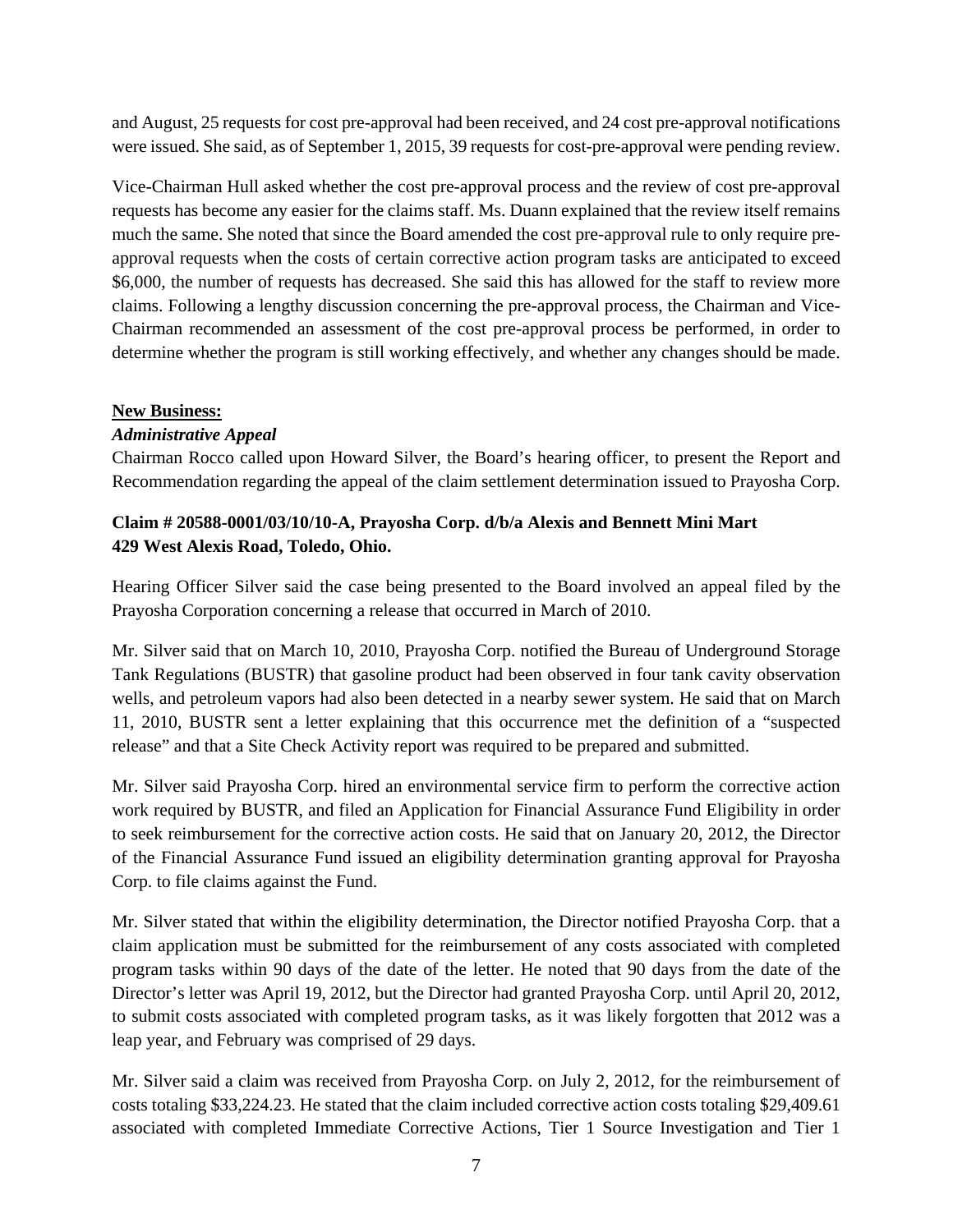Delineation program tasks that were to have been submitted on or before April 20, 2012. He said the claim also included \$3,814.62 for the reimbursement of free product removal activities that occurred at the site between June 2010 and August 2010. However, no report was submitted with the claim to document that free product removal work was conducted during these months.

Mr. Silver stated that the Director of the Financial Assurance Fund issued a claim settlement determination, followed by a revised claim settlement determination dated October 31, 2014, that denied the reimbursement of \$29,409.61 as late filed costs and \$3,814.62 as undocumented costs.

Mr. Silver said following the issuance of the revised settlement determination, Prayosha Corp. filed an objection, and an appeal hearing was scheduled. However, the record hearing was waived by both Prayosha Corp.'s counsel and the Board's counsel, former Assistant Attorney General Carla Dowling-Fitzpatrick. He said the matter was submitted to him through stipulated facts, stipulated exhibits and written arguments.

Mr. Silver said he reviewed the evidence and arguments presented and found that Prayosha Corp. did not meet the claim filing deadline for the \$29,409.61 associated with the program tasks that had been completed, and that the claim lacked the documentation necessary for the reimbursement of the \$3,814.62 of claimed costs for free product removal activity. He recommended that the Director's determination be upheld by the Board as the costs were properly and lawfully denied.

Chairman Rocco requested a motion to adopt the findings of facts, conclusions of law, and recommendation of the hearing officer that the October 31, 2014 revised claim settlement determination issued by the Director of the Financial Assurance Fund to Prayosha Corp. comprises valid state action as a matter of fact and law and that it be upheld. Vice-Chairman Hull so moved. Mr. Hightower seconded.

In response to questions posed by Mr. Hightower, Mr. Silver clarified that the majority of the claimed costs were denied solely because they were late filed and not because they lacked proper documentation. He then explained that the Board has used its statutory authority to adopt rules necessary to administer the Fund, including rules that impose claim filing deadlines. He explained that the Board's rule 3737-1-12 sets forth filing deadlines for submitting an application for the reimbursement of corrective action costs, and that rule 3737-1-09(A)(11) prohibits the reimbursement of corrective action costs, when those costs have not been submitted in accordance with rule 3737-1-12. He noted that Prayosha Corp. did not dispute that the claim filing deadline was not met, but argued that the claim had not been filed too far after the deadline.

Mr. Hightower questioned whether there has been any precedent of the Board allowing for the reimbursement of late filed costs. Chairman Rocco stated that he was not aware of any exceptions to the claim filing deadlines set forth in the Board's rules. Mr. Hightower asked if Prayosha Corp. would have the ability to bring the claim back before the Board if they demonstrated financial hardship. Executive Director Richmond responded stating that Prayosha Corp. could only appeal the Board's decision through the courts. Vice-Chairman Hull noted that the Board's filing deadlines had been challenged in court, and the deadlines had been upheld.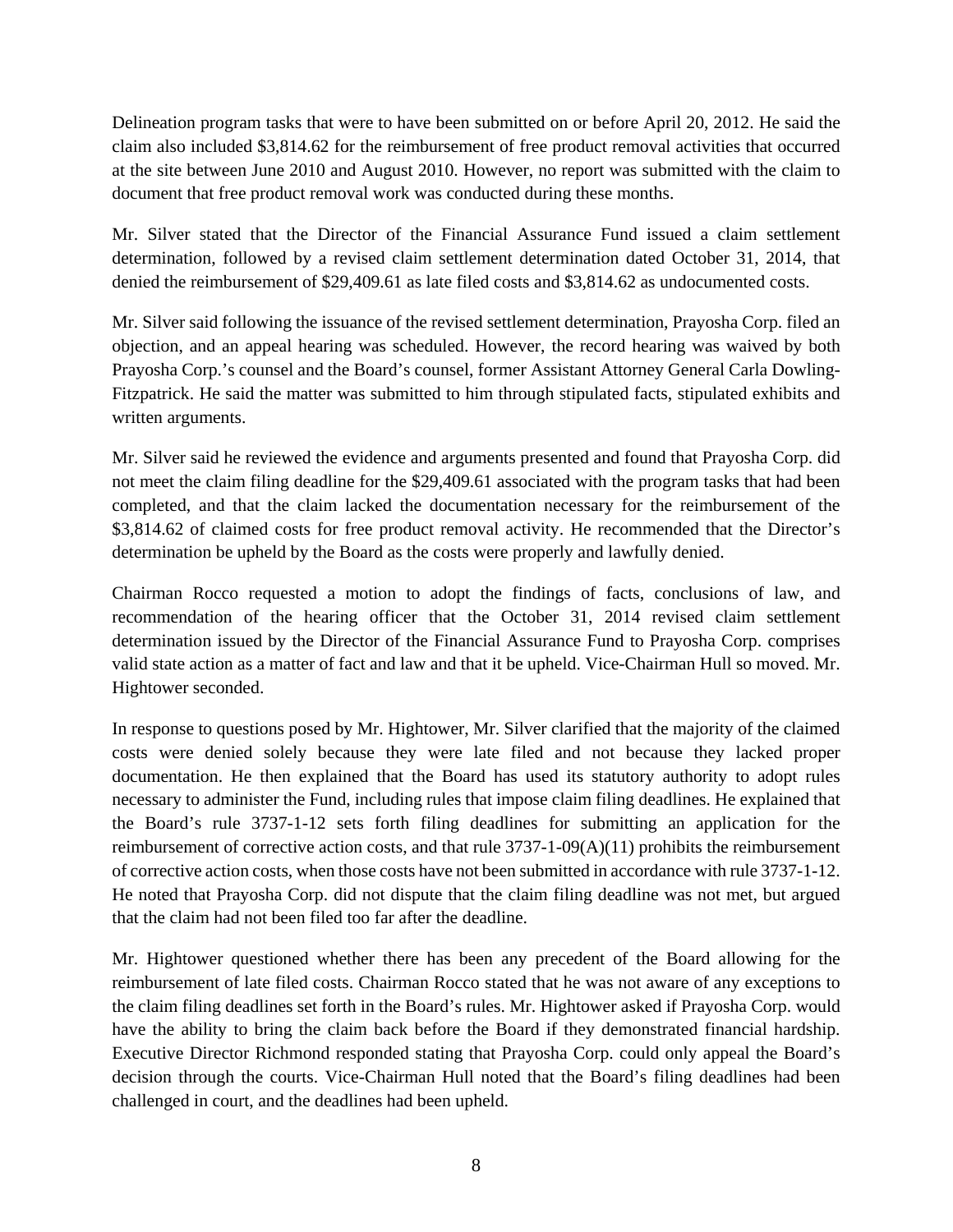Mr. Fleming asked whether Prayosha Corp. could be reimbursed for corrective action costs for any ongoing cleanup at the site. Chairman Rocco confirmed that Prayosha Corp. remains eligible for reimbursement from the Fund, and claims will be reimbursed provided the costs are timely filed and properly documented.

Chairman Rocco asked if there were any additional questions, and there were none. He then called for a roll call. The following members voted in the affirmative: Messrs. Fleming, Geyer, Hightower, Hills, Hull, Ochmanek, Stephenson and Rocco. There were no nays. The motion passed.

## *Hardship Applications*

Chairman Rocco called upon Ms. Richmond to present the hardship applications.

Ms. Richmond stated that the Board's rule 3737-1-08 provides for an owner experiencing financial hardship to apply for hardship status with the Fund. She said granting hardship status allows for the acceleration of the review of the claims submitted by the owner. Ms. Richmond noted that granting hardship status does not increase the amount of reimbursement to the tank owner. She stated by accelerating the review of the claim, it reduces the financial burden the owner would experience if the claims were reviewed and settled in the normal course of business. She said, once granted, the hardship status remains in effect for a one-year period and at that time, the owner may reapply for hardship status.

Ms. Richmond stated that in determining hardship status, the application and a minimum of two years of income tax records are reviewed. She said, in addition, a U.S. Environmental Protection Agency (U.S. EPA) financial capacity test is used to evaluate the owner's cash flow and determine if the owner is able to carry debt, in which case, the owner could finance the costs of corrective actions over time.

**Claim # 14094-0001/09/07/11, Owner – The Gas Station Enterprise, LLC d/b/a The Gas Station**  Ms. Richmond said The Gas Station Enterprise, LLC is the responsible party for a 2011 release that occurred at 207 South High Street in Columbus Grove, Ohio. She said as a member of the LLC, Gregory Miller is requesting the Board grant hardship status to the LLC. She noted that this is the second request, with the previously awarded hardship status having expired on September 4, 2015.

Ms. Richmond said to date, the Fund has reimbursed less than \$1,000 for corrective action costs for this release, and one claim with a face value of \$4,600 is currently under appeal. She noted that based on the information provided in the hardship application, the corrective action work expected to be conducted over the next year is estimated to cost \$25,000.

Ms. Richmond said The Gas Station Enterprise, LLC sold the facility in August 2012 and Mr. Miller has continued the corrective actions at the site. Ms. Richmond explained that the LLC no longer generates any revenue, and Mr. Miller is retired; his only sources of income are from social security and six rental properties for which the income slightly exceeds expenses.

Ms. Richmond said based on the hardship application and the U.S. EPA financial capacity test for retirees, the LLC and Mr. Miller do not have adequate cash flow or the ability to carry additional debt in order to pay for corrective action costs.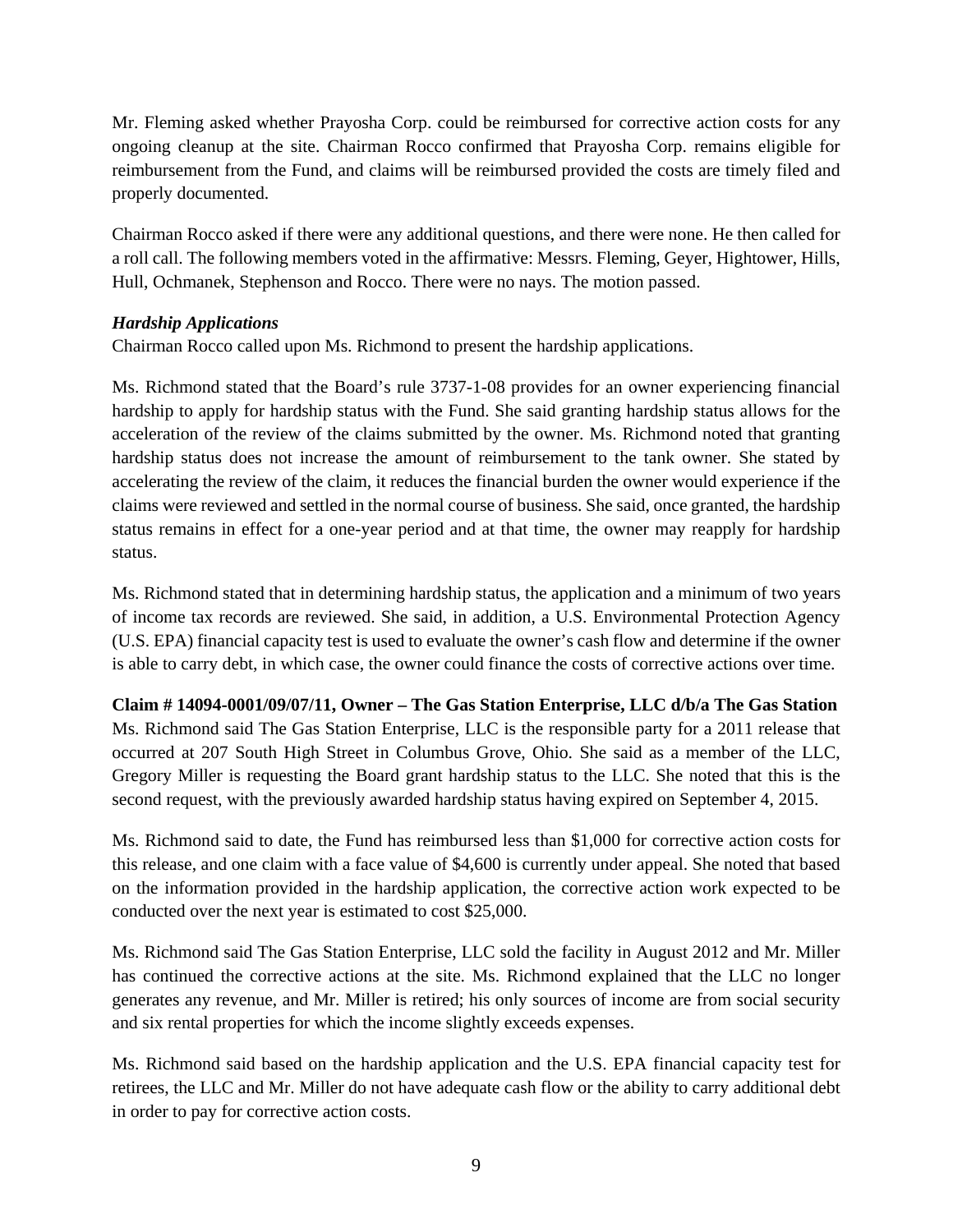Ms. Richmond recommended the Board approve the application and grant hardship status to The Gas Station Enterprise, LLC. Vice-Chairman Hull so moved and Mr. Stephenson seconded. A vote was taken and all members voted in the affirmative. The motion passed.

## **Claim # 16065-0001/03/25/96, Owner – Estate of Bob Jeffers**

Ms. Richmond said that Lois Jeffers and her deceased husband are the responsible persons for a release that was discovered in 1996 at 89 South Main Street in Fredericktown, Ohio. She said although the site was sold in March 2007, Mrs. Jeffers has continued the corrective actions. This is the fifth request for hardship status with the last one having expired on June 15, 2015.

Ms. Richmond said to date, the Fund has reimbursed \$220,000 for this release, and the cost of corrective action work to be conducted over the next 12 months is estimated to be \$55,000.

Ms. Richmond said that Mr. Jeffers passed away in June 2011. She said Mrs. Jeffers is retired and based upon the application, her only source of income is her pension and social security, which is approximately \$23,000 annually. She said, this slightly exceeds her reported household living expenses. She noted that subsequent to her husband's death in June 2011, her home was foreclosed upon and she is currently renting an apartment. She said Mrs. Jeffers' only assets are her individual retirement accounts with a combined value of approximately \$13,800.

Ms. Richmond stated that based upon the U.S. EPA financial capacity test, Mrs. Jeffers is unable to self-finance any amount of corrective action costs either by existing assets or a loan.

Ms. Richmond recommended the Board approve the application and grant hardship status to Mrs. Jeffers. Mr. Stephenson so moved and Mr. Fleming seconded. A vote was taken and all members voted in the affirmative. The motion passed.

# **Claim # 16697-0001/05/28/93, Owner – Estate of Shirley Cira**

Ms. Richmond said Shirley Cira is the responsible party for a 1993 release at 5018 County Road 313 in Rawson, Ohio. She said that Mrs. Cira is deceased and the corrective action work is being continued by her estate. Ms. Richmond said James Cira is a trustee for Ms. Cira's estate, and he submitted the hardship application on behalf of the estate. She said it is the second request submitted for the estate, with the first awarded hardship status having expired on June 15, 2015.

Ms. Richmond said to date, the Fund has reimbursed over \$91,000 for the corrective action work completed for this release. She said there is one unsettled claim in house with a face value of \$1,250, and the corrective action work to be conducted over the next 12 months is estimated to cost \$22,000.

Ms. Richmond said the estate's only asset is \$44,000 in a checking account. She noted the property with the release was sold in December 1993.

Ms. Richmond said based on the U.S. EPA financial capacity test, the estate can afford less than \$2,600 over the next year and only \$800 in additional debt payments over a three-year period. She pointed out that the estate does not have adequate cash flow or the ability to carry additional debt sufficient to cover the anticipated corrective action costs in the next year.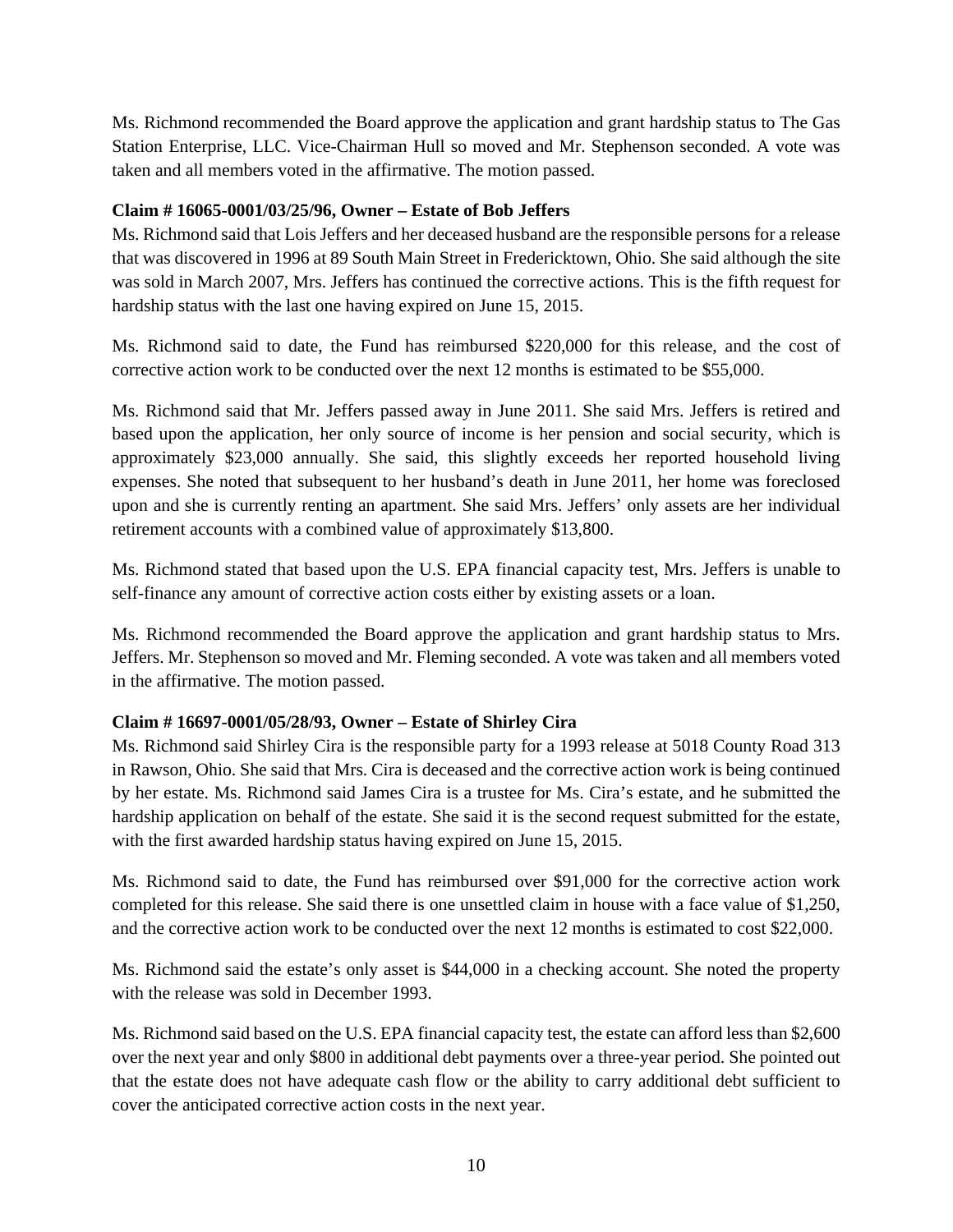Ms. Richmond recommended the Board approve the application and grant hardship status to the Estate of Shirley Cira. Vice-Chairman Hull so moved and Mr. Geyer seconded. A vote was taken and all members voted in the affirmative. The motion passed.

## **Claim # 22741-0001/02/05/14, Owner – Route 53 Service, LLC**

Ms. Richmond said Route 53 Service, LLC is the responsible person for a release that occurred in 2014 at 8910 South State Route 53 in McCutchenville, Ohio. She said a member of the corporation, Ramandeep Khaira, is requesting the Board grant hardship status to the LLC. She said this is the second request for hardship status, with the first request having expired on September 4, 2015.

Ms. Richmond said to date, the Fund has reimbursed \$266,000 for the costs of corrective action for this release. She said there is currently one unsettled claim with a face value of \$17,500 in house, and the cost of corrective action work expected to be conducted over the next 12 months is estimated to be \$30,000.

Ms. Richmond stated that Route 53 Service, LLC purchased the facility in October 2012 and the IRS tax forms submitted with the application reports gross income totaling \$26,000 over its first two years of operation.

Ms. Richmond said that based on the information provided in the hardship application, the ABEL model estimates a less than 50% probability that Route 53 Service, LLC can afford \$30,000 in corrective actions costs.

Ms. Richmond recommended the Board approve the application and grant hardship status to Route 53 Service, LLC. Vice-Chairman Hull so moved, and Mr. Stephenson seconded. A vote was taken and all members voted in the affirmative. The motion passed.

# *Personnel Compensation*

Chairman Rocco stated that prior to the beginning of the 2016 fiscal year, the Kasich administration reached an agreement with state employees that provided for a one-time supplemental payment of \$750 in addition to pay increases in the amount of 2.5% for certain employees. He explained that the supplemental payment of \$750 had been paid out to all of the Board's staff in August of 2015, and the staff also received the 2.5% salary increase with the exception of the Board's Executive Director, Starr Richmond, which requires Board approval.

Chairman Rocco then requested a motion to approve a 2.5% salary increase for Starr Richmond, with an effective date of June 28, 2015. Vice-Chairman Hull so moved and Mr. Stephenson seconded. Chairman Rocco explained that the retroactive effective date was selected as this was the beginning of the first pay period for fiscal year 2016, and is the date the salary increases for the other Board staff became effective. After a brief discussion, a vote was taken and all were in favor. The motion passed.

# **Certificates of Coverage – Ratifications:**

Chairman Rocco called upon Ms. Richmond to present the lists of owners who have either been issued or denied a Certificate of Coverage for ratification by the Board.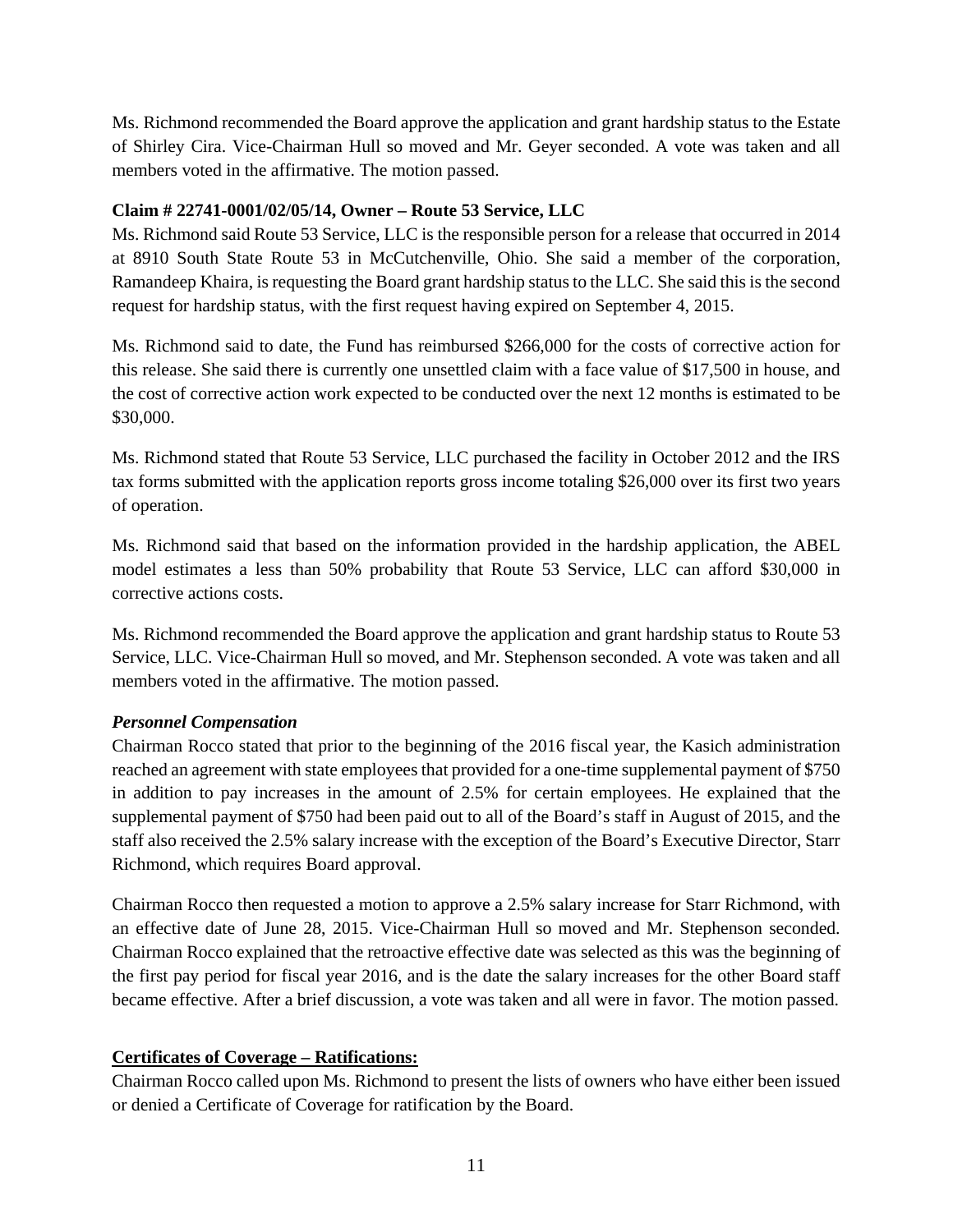Ms. Richmond said the lists behind Tabs 9 and 10 are listings of facilities that, since the June Board meeting, had been issued or denied a program year 2014 or 2015 Certificate of Coverage.

Ms. Richmond said the process used to review the fee applications and issue or deny a Certificate of Coverage includes a review for completeness to determine full payment was received; financial responsibility for the deductible has been demonstrated; and the owner has certified with his signature that he is in compliance with the State Fire Marshal's rules for the operation and maintenance of petroleum underground storage tanks. She said if these requirements are met and if the tanks existed in previous years, a certificate for the subject tanks has been issued to the owner in at least one of the prior two years, then a Certificate of Coverage is issued.

Ms. Richmond explained that if deficiencies or compliance issues are identified, notice is provided to the owner in accordance with the Board's rules. The owner is provided 30 days to respond to the notice with information to correct the deficiency or compliance issue. If correcting information is not received within this time, a determination denying the Certificate of Coverage is issued to the owner.

She said the Board's rules and the Revised Code make provisions for an appeal of the determination. Ms. Richmond said that throughout this process, the Board's staff works with the owner to correct the fee statement record and if necessary, refers the owner to BUSTR to correct the registration record.

Ms. Richmond requested the Board ratify her actions with respect to the issuance of the 2014 program year Certificates of Coverage for the 56 facilities included on the list behind Tab 9.

Vice-Chairman Hull moved to ratify the issuance of the 2014 Certificates of Coverage for the facilities listed. Mr. Hills seconded. A vote was taken and all of the members were in favor. The motion passed.

Ms. Richmond requested the Board ratify her actions with respect to the denial of the 2014 program year Certificates of Coverage for the 22 owners included on the list behind the Tab 9 green divider page.

Vice-Chairman Hull moved to ratify the denial of the 2014 Certificates of Coverage that were listed. Mr. Fleming seconded. A vote was taken and all of the members were in favor. The motion passed.

Ms. Richmond requested the Board ratify her actions with respect to the issuance of the 2015 program year Certificates of Coverage for the 2,846 owners of 5,752 facilities included on the list behind Tab 10.

Vice-Chairman Hull moved to ratify the issuance of the 2015 Certificates of Coverage for the facilities listed. Mr. Geyer seconded. A vote was taken and all of the members were in favor. The motion passed.

#### **Executive Session:**

Chairman Rocco requested a motion to enter into executive session with counsel pursuant to Ohio Revised Code 121.22(G)(3) to discuss matters of pending or imminent court action. Mr. Hills so moved. Vice-Chairman Hull seconded. Chairman Rocco called for a roll call. The following members voted in the affirmative: Messrs. Fleming, Geyer, Hightower, Hills, Hull, Ochmanek, Stephenson and Rocco. There were no nays. The motion passed.